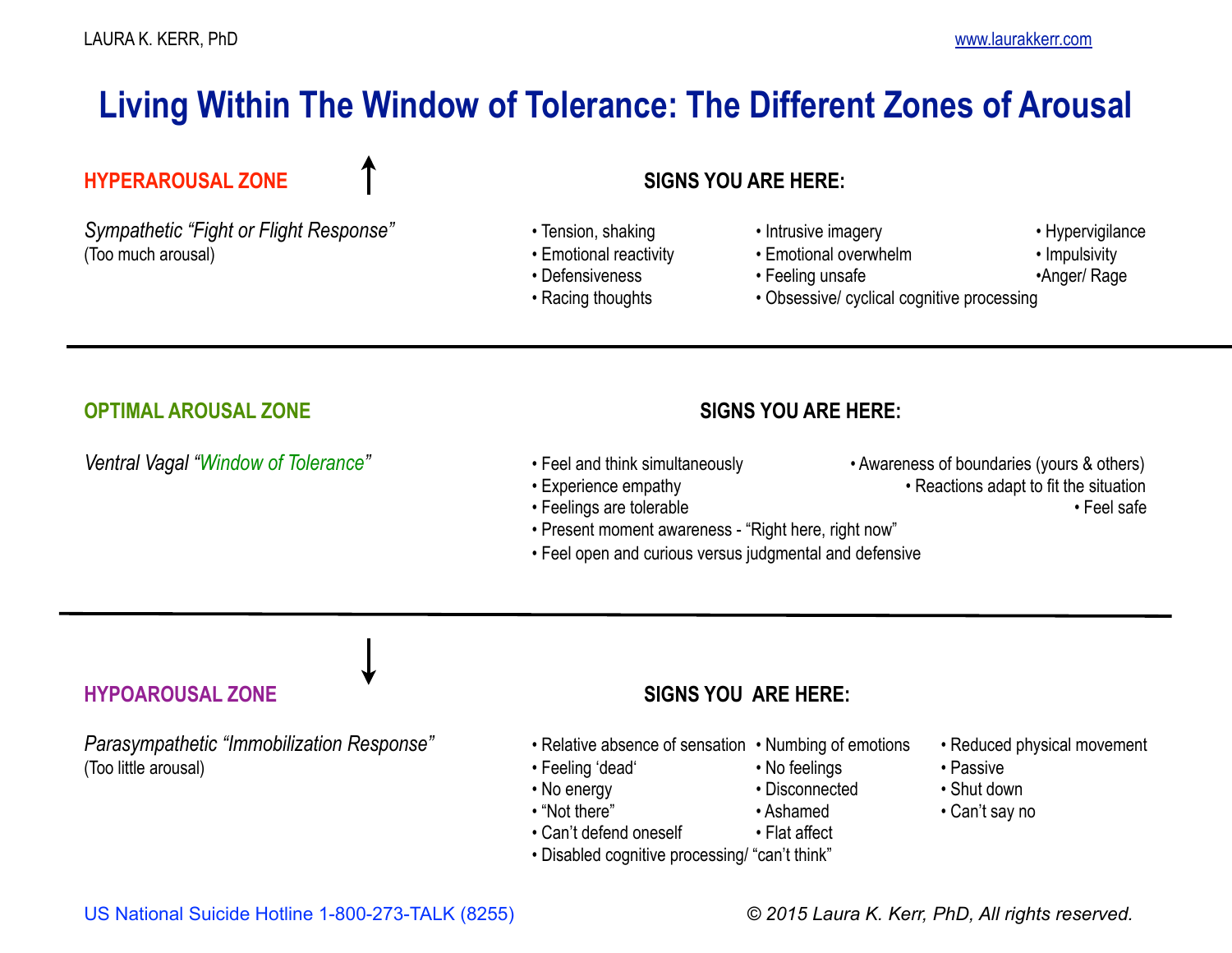# **Self Regulation And Staying Within The Window of Tolerance:**  *Using The Body*

# **I***.* **Practices for being in the "here and now"**

These exercises take less than a minute to do. They're great in the morning when you just wake up, or as a break from work anytime throughout the day — as a way to increase emotional regulation and relaxation.

## **Centering Exercise**

 Put one hand over your heart, and rest your other hand on your belly. Lengthen your spine. Take several full, slow breaths. Notice the fullness of your body as you let your breath come and go.

# **Grounding Exercise**

Stand, in a relaxed position, focusing attention on the sensations in your feet. Put weight on different areas of your feet: front, back, sides. Then play a bit with movement — bending your knees, moving up and down. Sense the ground through your feet and legs.

# **Alignment Exercise**

 Take a little time to become aware of how your body aligns in a vertical direction: your ankles on top of your feet, your legs on top of feet and ankles, the pelvis resting on your legs, torso on pelvis, your head supported by shoulders and torso, arms hanging off your torso. Then imagine that you are being lifted by the top of your head. Also imagine the feeling of gravity pulling in the opposite direction on the bottom of your spine. Next, shift from feeling stretched to allowing your spine to collapse. Repeat several times these two movements with the flow of your breath — expand on the inhale, and then collapse on the exhale.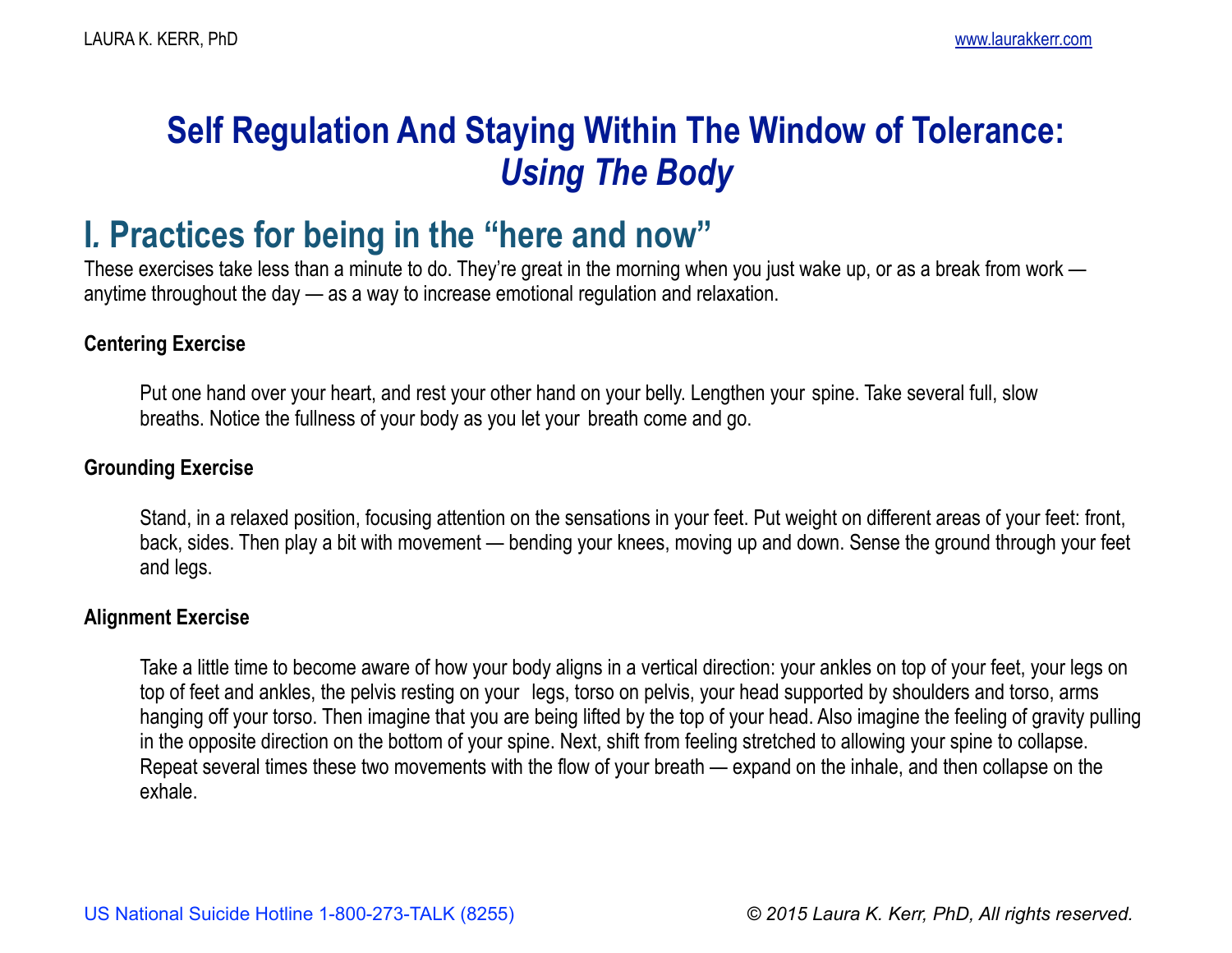### **Walking Exercise**

Bring all your attention to your body as you walk (and out of your head and worries).Notice how your feet hit the ground, how your feet roll, the movement in your knees, and corresponding sensations in your hips and shoulders. Play with your usual gait. Practice pushing off with your feet, or walking at different paces. Notice the corresponding changes in body sensations.

**II. The Power of Breath**<br>The following simple breathing exercises are also great to do throughout the day, whether during your commute, waiting in line, transitioning between work and play, or when giving yourself the ultimate treat — meditation!

### **"Simple breath"**

Imagine while you are inhaling that your breath is going all the way down to your pelvis. Then let the breath expand in your lower belly. When you exhale, let the breath escape effortlessly. Repeat 5 to 10 times.

### **"Bell jar breath**"

 Inhale a breath. When at the top (or end) of the inhale, imagine a rounded quality. Then let the inhale roll over into the exhale. Notice where the breath rolls — front, back, side to side (wherever it seems to go). Repeat 5 to 10 times. This breath is also useful when feeling hyperaroused.

### **"4 x 4 x 4 breathing"**

 Inhale deeply for four counts, then exhale for four counts, and repeat the cycle for four minutes several times a day. I find this a good practice to do before starting work or appointments, and while commuting. It's also a great way to get back in the Window of Tolerance after stressful experiences. You can use your smartphone to time yourself so you can give full attention to your breath.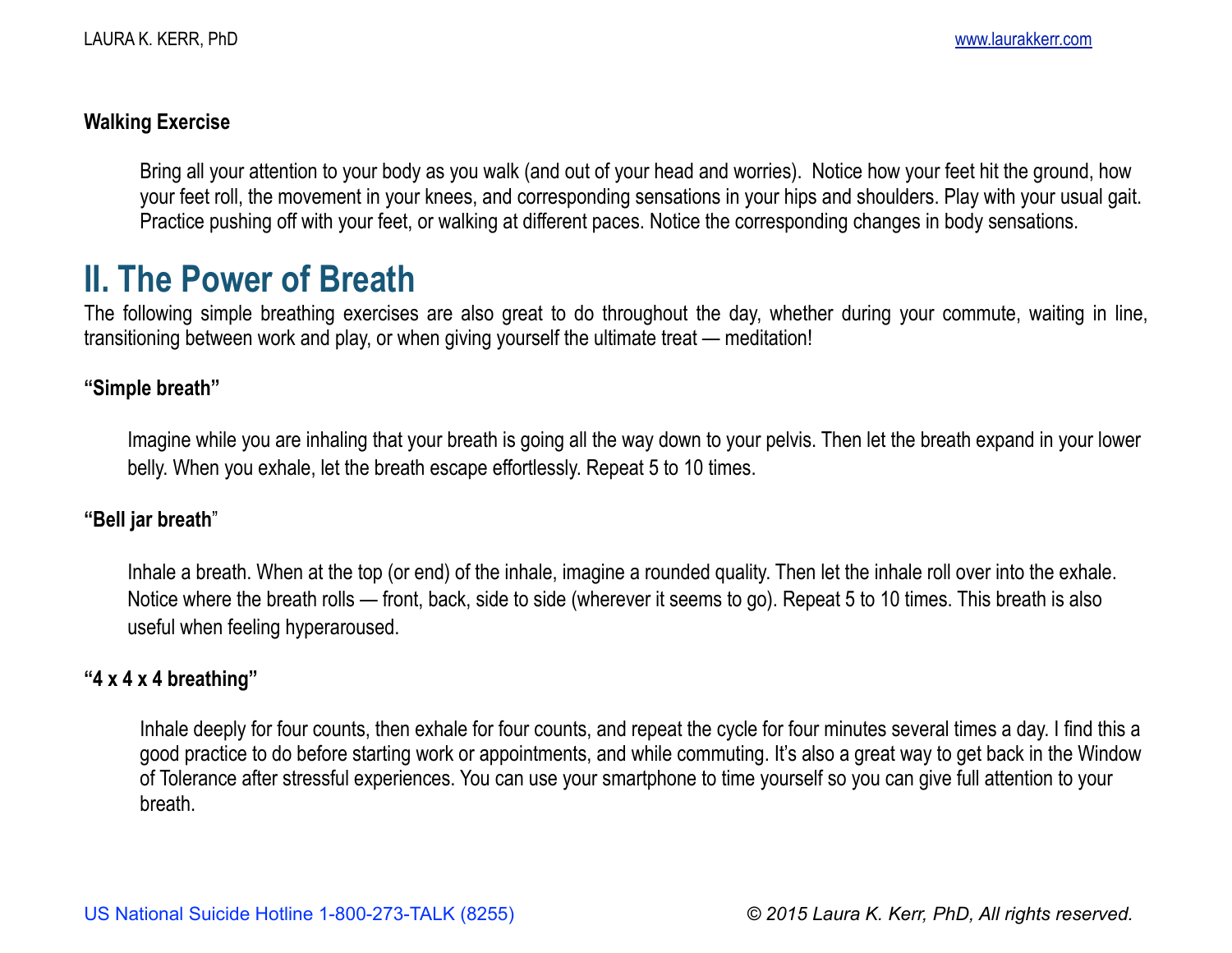# **III. Getting Back In The Window of Tolerance**

The following are ways to calm yourself when you find yourself outside your Window of Tolerance.

### **If experiencing a sense of overwhelm**

 Sit in a chair with your feet fully planted on the ground or stand with your spine fully extended. Then slowly scan the environment, naming the objects within your field of vision.

## **If shaking or trembling**

 Take full, yet slow and easy breaths. No need to breath too deeply, though. If you can, sit in a chair or on a sofa, and wrap a blanket or comforter around yourself. Some people feel better if they also cover their heads.

### **If numb**

Gently squeeze your forearms with opposite hands. Also increase awareness by noticing the environment through the five senses. What do you see, hear, smell? If you can, try touching or tasting something mindfully.

### **If hyper-vigilant**

 Lengthen your spine while taking full breaths. Pay attention to the rise and fall of breath as it alternatively fills and empties the chest and/or belly.

### **If accelerated heart rate**

 Take your attention away from the heart region by paying attention to the sensations in your feet. Notice the feeling of being grounded and connected to the floor or earth beneath you.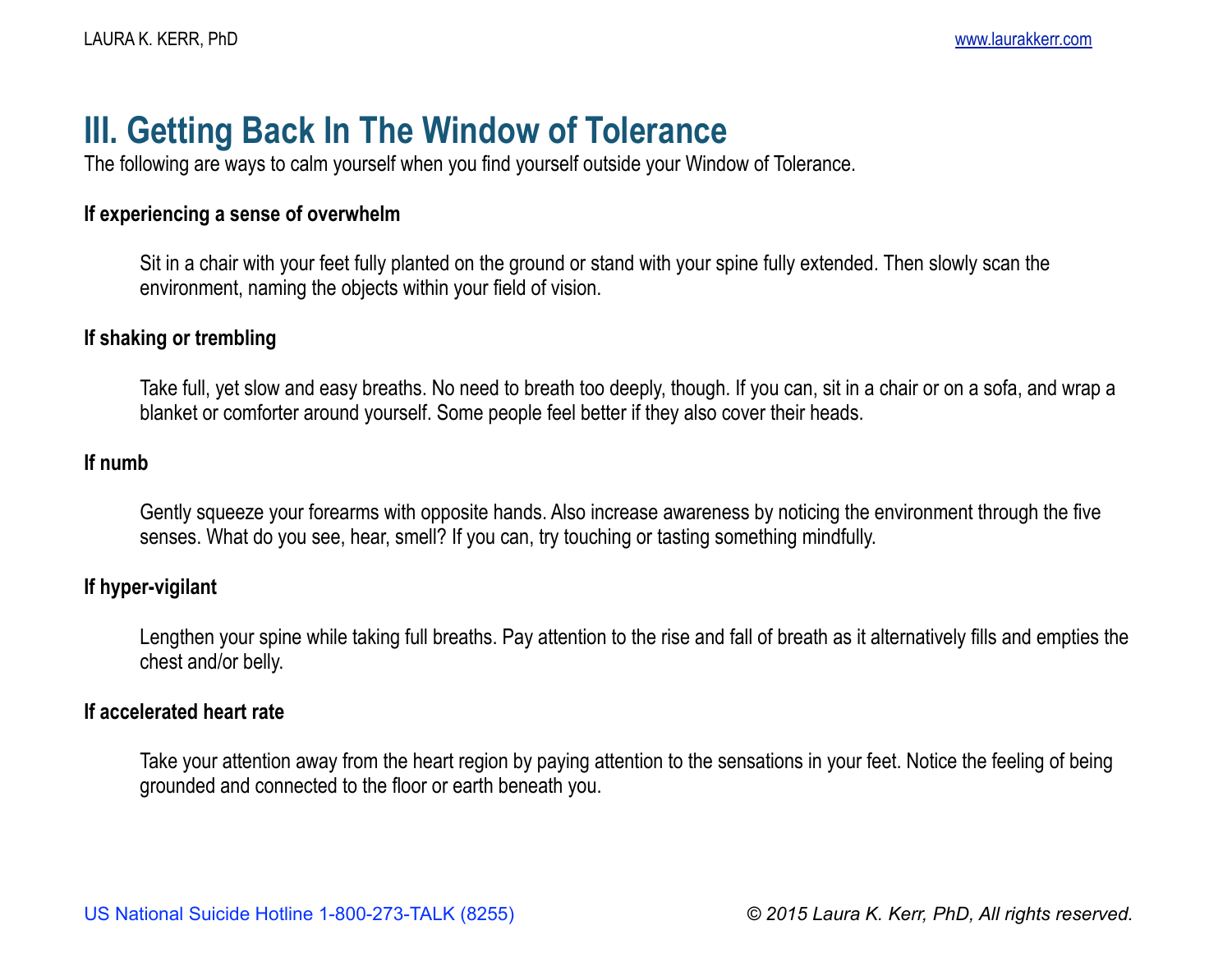### **If collapsed feeling in the body**

Try pushing firmly against the wall with your arms fully extended, your head up, and using your energy to ground down through the feet. Notice the feeling of sturdiness in your body as you push.

### **If feeling the impulse to hurt yourself or someone else**

Push against the wall without aggression, and instead focus with awareness on a sense of grounding, starting with your feet and then moving through your body. Breathe full breaths, and keep bringing your thoughts back to your body sensations and away from the focus of your desperation, anger, or rage.

### **If feeling disconnected or experiencing depersonalization**

 Start by slowing the pace of whatever you are doing. Then firmly but gently squeeze the forearms, calves, thighs — whatever feels enlivening to you. Try also "Walking Exercise" above.

### **If feeling frozen or panicked**

 Sit comfortably in a chair or sofa, and wrap yourself in a comforter or blanket. Begin to focus on taking full, slow breaths, continually bringing your thoughts back to the present moment. Create a mantra for such moments, such as "I can be present and watch the waves of energy go by without getting caught in the story."

## **"Shaking off the freeze"**

Begin by slowly jumping off the ground, and shaking the arms out when feet land back on the ground. Take full breaths, mindfully inhaling when you jump, and exhaling fully when your feet land back on the ground. You can also say something to yourself like, "I'm safe. I'm letting go."